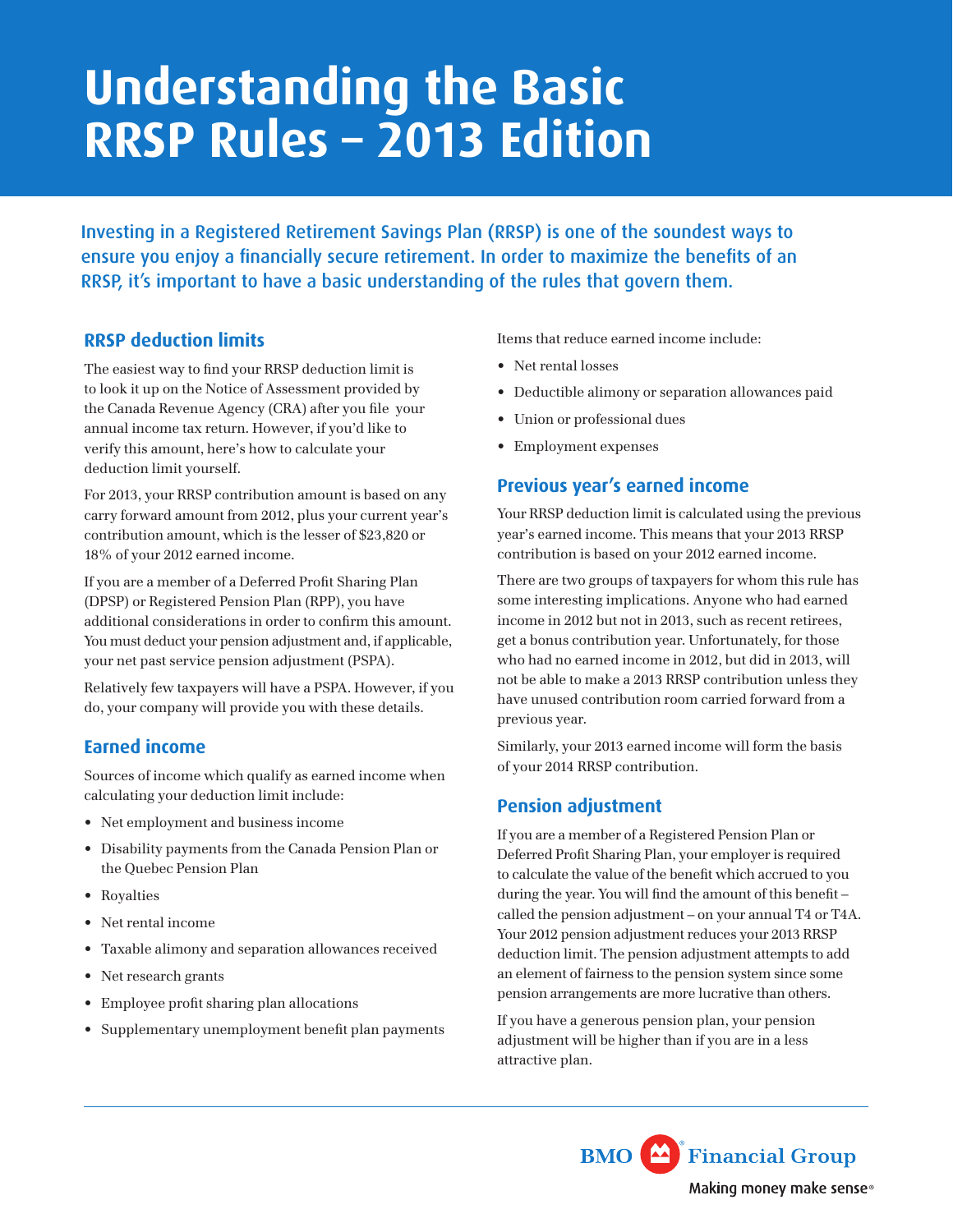#### **Pension adjustment reversal**

Pension adjustments are calculated assuming that you will remain with your employer until retirement. If you change jobs prior to retirement, you may fnd that the termination beneft from your pension plan is less than the amount of RRSP contribution room you lost due to the pension adjustment.

The pension adjustment reversal (PAR) restores lost RRSP contribution room if your termination beneft is lower than your accumulated pension adjustments. Your pension plan administrator will calculate the amount of your PAR and notify both you and the CRA of any adjustment; allowing the CRA to add the value of the PAR to your RRSP contribution room.

The following summarizes how to calculate your RRSP deduction limit.

| <b>RRSP Deduction Limit</b>                                  |                        |                                                                                                                   |  |  |
|--------------------------------------------------------------|------------------------|-------------------------------------------------------------------------------------------------------------------|--|--|
| Step 1                                                       |                        |                                                                                                                   |  |  |
| Unused RRSP<br>deduction<br>room from<br>previous<br>year(s) | plus the<br>lesser of: | 18% of your prior<br>year's earned income<br>$-0$ r $-$<br>the CRA's maximum<br>annual RRSP contribution<br>limit |  |  |
| Step 2 (if applicable)                                       |                        |                                                                                                                   |  |  |

Deduct your previous year's pension adjustment (PA) and net past service pension adjustment (PSPA), or add any pension adjustment reversal (PAR).

| <b>RRSP Contribution Limits</b> |                      |                 |  |
|---------------------------------|----------------------|-----------------|--|
| Year                            | Lesser of:           |                 |  |
| 2013                            | \$23,820             | or $18%$        |  |
| 2014                            | \$24,270             | of prior year's |  |
| 2015                            | Indexed to inflation | earned income   |  |

#### **Contribution room carryforward**

If, for any reason, you are unable to take full advantage of the RRSP contribution room available to you this year, you can defer making use of it until a future year.

For example, let's say that you are eligible to make the full \$23,820 RRSP contribution for 2013; but instead contribute only \$10,000. The balance (\$13,820) will be added to your contribution limit and can be used in 2014 or some later tax year.

Despite being able to carry forward unused contribution room, if you are in a high tax bracket, you should plan to maximize your RRSP contribution each year. If you don't, you lose out on the tax-deferred compounding on the income earned – and it won't be any easier to make a double contribution the following year.

If you are not sure whether you have any unused contribution room, check your Notice of Assessment received from the CRA after fling your 2012 tax return.

## **Tax deductibility carryforward**

You don't hear much about this second carryforward provision; however, it allows you to make your RRSP contribution but does not require you to claim the tax deduction until some future year when you decide it would be more advantageous from a tax perspective. Being able to carry forward the tax deduction can be very useful in a year when you have the fnancial ability to make a contribution, but the tax deduction will not be of signifcant value.

Remember, you use the previous year's earned income to determine your current year's RRSP deduction limit (i.e., your 2012 earned income helps determine how much you may contribute to your RRSP for 2013). This provision proves useful for taxpayers who have income which fuctuates widely from one year to the next.

For example, a professional who took a sabbatical in 2013 would have no 2013 earned income, but would be able to make an RRSP contribution in 2013 based on their 2012 income. Unfortunately, the tax deduction would be of little use in 2013. However, in 2014, when they return to the workforce, their RRSP deduction limit would be zero because they had no 2013 earned income. However, if a contribution was made in 2013 and the tax deduction carried forward, it could be claimed against their 2014 taxable income when the deduction will be of most value.

Examples of individuals who might benefit from this provision include commissioned salespeople, anyone transferred outside of Canada temporarily, and individuals who lose their job or take an extended maternity leave.

> **BMO** Financial Group Making money make sense®